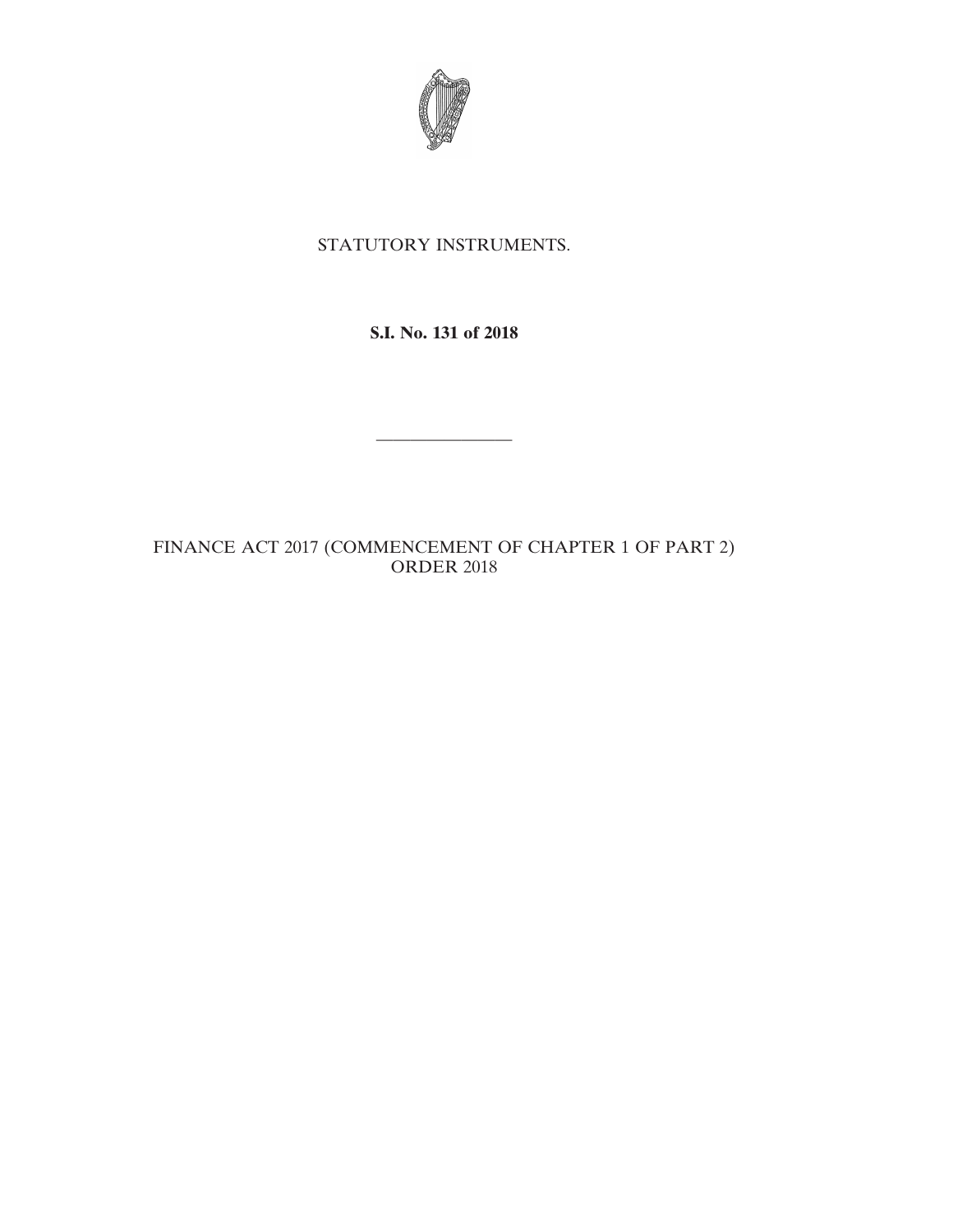## FINANCE ACT 2017 (COMMENCEMENT OF CHAPTER 1 OF PART 2) ORDER 2018

I, PASCHAL DONOHOE, Minister for Finance, in exercise of the powers conferred on me by section 47 of the Finance Act 2017 (No. 41 of 2017), hereby order as follows:

1. This Order may be cited as the Finance Act 2017 (Commencement of Chapter 1 of Part 2) Order 2018.

2. The 1st day of May 2018 is appointed as the day on which Chapter 1 of Part 2 of the Finance Act 2017 (No. 41 of 2017) comes into operation.



PASCHAL DONOHOE, Minister for Finance.

*Notice of the making of this Statutory Instrument was published in "Iris Oifigiúil" of* 1*st May*, 2018.